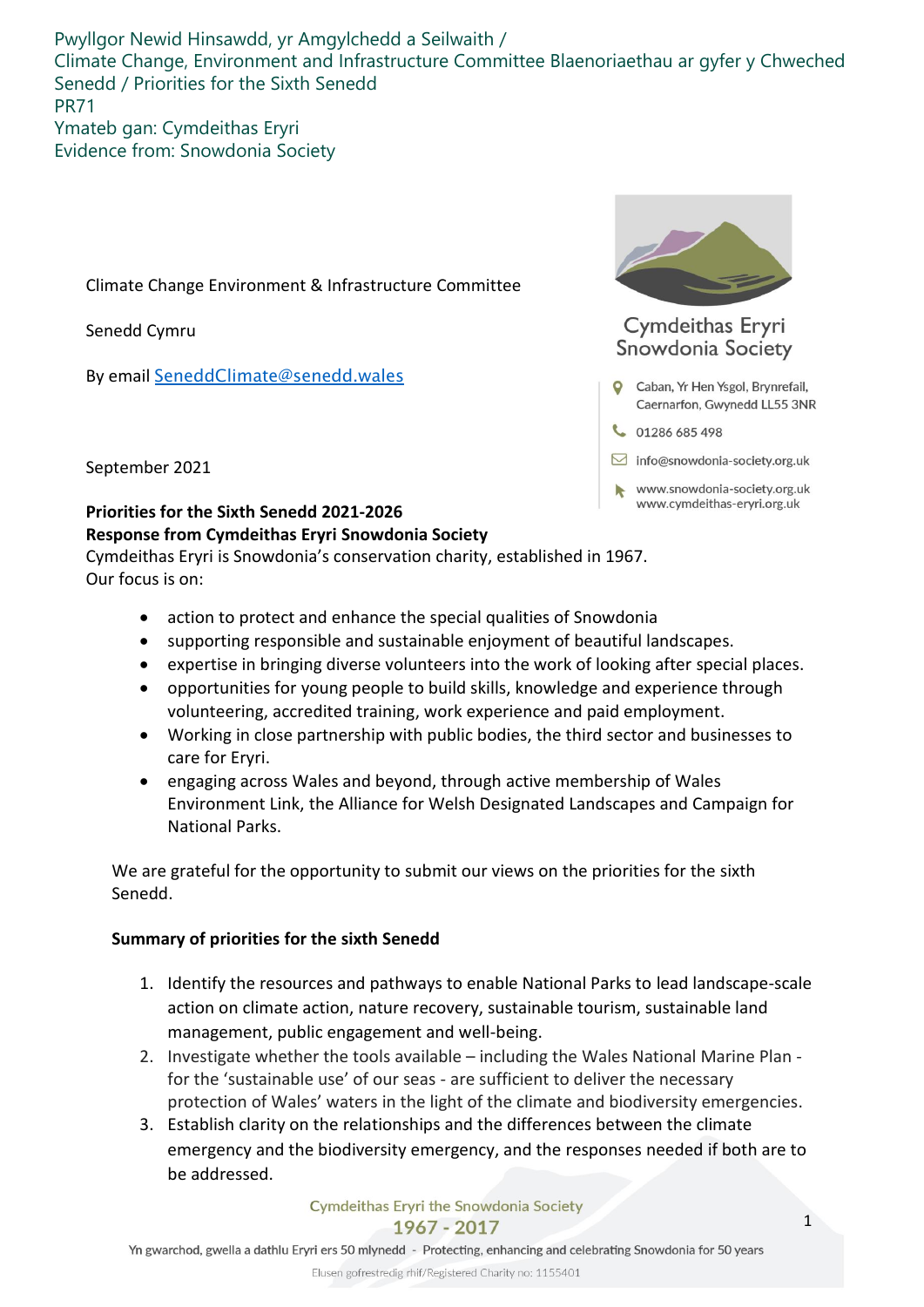- 4. Rigorously pursue a solid legislative base for environmental governance, along with clear processes, fair public access to environmental justice, and robust remedial powers.
- 5. Embed nature restoration targets in domestic law to provide accountability and focus attention on achieving the targets and milestones, aligned with development of meaningful biodiversity indicators under the Wellbeing of Future Generations Act.
- 6. As part of post-legislative scrutiny of the Environment (Wales) Act, review the statutory purpose and leadership role of Natural Resources Wales, with emphasis on the resources and priorities needed to respond effectively to the biodiversity emergency.
- 7. Investigate monitoring and reporting requirements, to ensure the ability to report effectively against Welsh, UK and international commitments as legislative divergence increases into the future.
- 8. Consider the scope and scale of the training needs for Wales to deliver on nature, climate and environment, with particular reference to the needs of the Sustainable Farming Scheme.
- 9. Enable Welsh Government to be honest and open with the people of Wales on recycling - specifically where it all ends up - to lead us beyond the current focus on collection targets to more meaningful change.
- 10. Investigate how a National Nature Service for Wales might be designed, tested and supported, and what role Welsh Government might play.
- 11. Maintain a laser focus on matching Welsh Government's actions to its words, for example with reference to the re-assessing the costs and benefits of new roads in the light of the biodiversity and climate emergencies.

## **1. Optimising opportunities via National Parks**

The most effective and most sustainable carbon storage solutions on the planet include restoration of damaged peatlands and maintenance of condition of healthy peatlands<sup>1</sup>. One third of Wales' peatland resource is found in Snowdonia National Park alone. A quarter of Wales' land area is designated as National Park or Area of Outstanding Natural Beauty. It is therefore a concern that the Minister's letter to the CCEI committee<sup>2</sup> dated  $30<sup>th</sup>$  July 2021 makes no mention of National Parks, AONBs or protected/designated landscapes. The Minister's letter references climate change many times, and biodiversity loss a few, but seems not to establish the links between these challenges and some of the largest mechanisms available to tackle them – the landscape-scale working of National Park Authorities (NPAs), their purposes, their extensive partnerships and their established ability to work at scale with land managers.

2

<sup>1</sup> <https://www.iucn.org/resources/issues-briefs/peatlands-and-climate-change>

[https://business.senedd.wales/documents/s116925/Letter%20from%20the%20Minister%20and%20Deputy%2](https://business.senedd.wales/documents/s116925/Letter%20from%20the%20Minister%20and%20Deputy%20Minister%20for%20Climate%20Change%20on%20the%20Welsh%20Governments%20priorities.pdf) [0Minister%20for%20Climate%20Change%20on%20the%20Welsh%20Governments%20priorities.pdf](https://business.senedd.wales/documents/s116925/Letter%20from%20the%20Minister%20and%20Deputy%20Minister%20for%20Climate%20Change%20on%20the%20Welsh%20Governments%20priorities.pdf)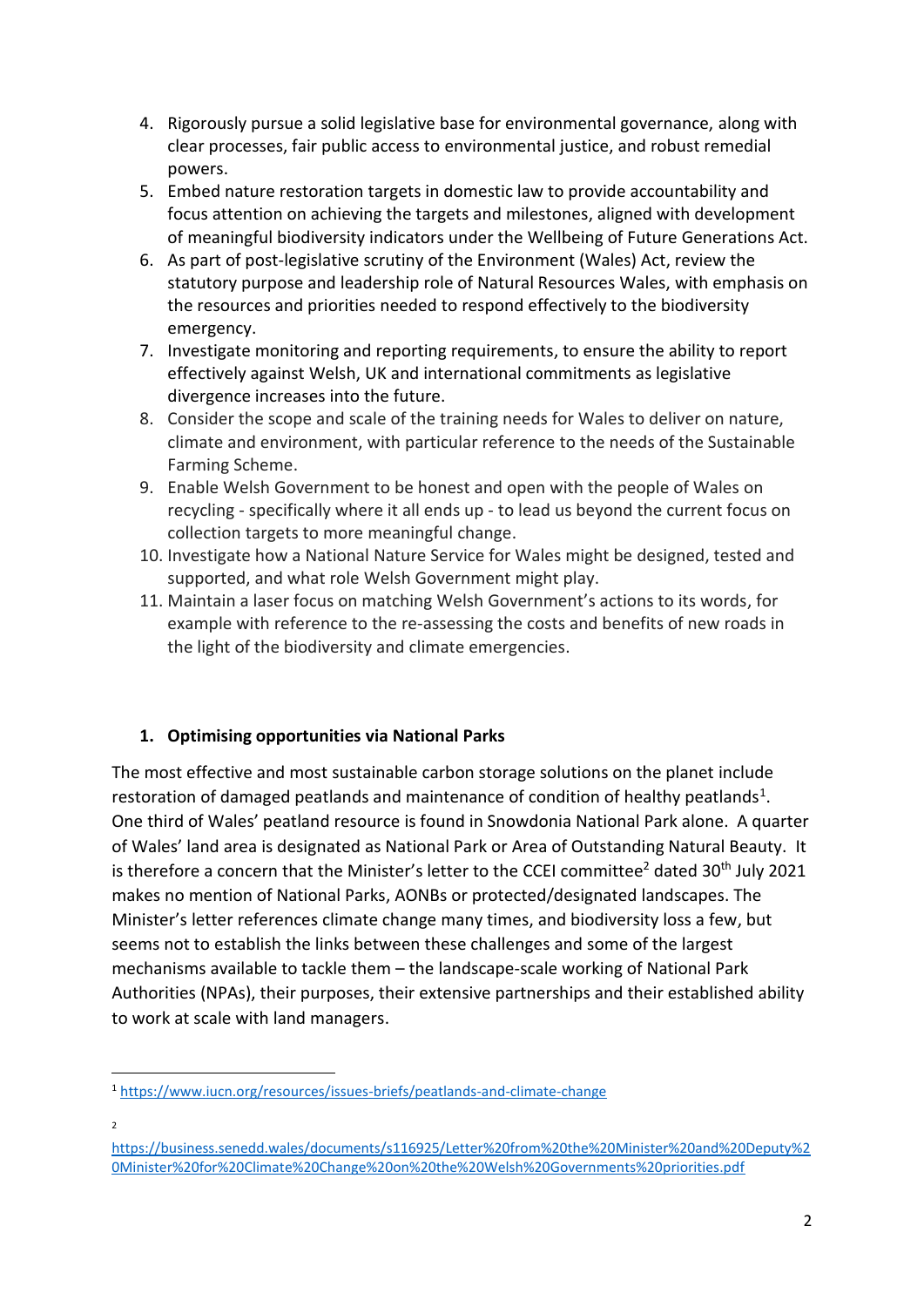This omission is surprising given Welsh Government's previous and widely welcomed emphasis on the role of National Parks in mitigating and adapting to climate change in its 'Valued and Resilient' policy statement<sup>3</sup>. In recent funding letters to NPAs, Welsh Government has identified the crucial role of National Parks in tackling the climate emergency, highlighted the importance of the next few years as the time to take action, and acknowledged that a lack of NPA capacity is holding back work on biodiversity and climate change mitigation.

We would urge a focus on identifying the resources and pathways needed to enable National Parks to lead by example on landscape-scale action, using their unique positioning to join up the dots between climate action, nature recovery, sustainable tourism, sustainable land management, public engagement, well-being and the national curriculum.

## **2. Seascapes of Wales**

Significant parts of the North Sea have been developed to the extent that they are now industrial seascapes. It is not too late to prevent that happening, on a piecemeal case-bycase basis, in the most sensitive areas of our marine environment, both above and below the waves.

We urge the Senedd to consider whether all the right tools are available to deliver the necessary protection of Wales' waters, including scrutiny of the Wales National Marine Plan for the 'sustainable use' of our seas.

Robust zoning of Welsh seas with large-scale 'no take' and 'no development' zones between the Conwy and the Cleddau could transform our understanding of the value and potential of our seas. With vision, Wales could take forward at scale the kinds of initiatives that are delivering multiple benefits for some coastal communities<sup>4</sup> in Scotland.

## **3. Understanding different challenges**

Climate change and biodiversity loss are not interchangeable; they are certainly related but they aren't identical twins. The biggest impacts on biodiversity in Wales today, as for the past seven or eight decades, are dictated not by climate but by more direct human interventions.

On 16<sup>th</sup> June 2021, in response to a question on the biodiversity crisis<sup>5</sup>, the Minister for Climate Change, Julie James replied *"…we see it as another part of the climate emergency."*

<sup>4</sup> [https://www.arrancoast.com/no-take-](https://www.arrancoast.com/no-take-zone/#:~:text=COAST%20helped%20create%20Scotland)

[zone/#:~:text=COAST%20helped%20create%20Scotland's%20first%20No%20Take%20Zone&text=Lamlash%20](https://www.arrancoast.com/no-take-zone/#:~:text=COAST%20helped%20create%20Scotland) [Bay%20No%20Take%20Zone,seabed%2C%20including%20the%20shore%20area.](https://www.arrancoast.com/no-take-zone/#:~:text=COAST%20helped%20create%20Scotland)

<sup>5</sup> <https://www.bbc.co.uk/news/live/uk-politics-parliaments-57428186>

<sup>3</sup> [https://gov.wales/written-statement-valued-and-resilient-welsh-governments-priorities-areas-outstanding](https://gov.wales/written-statement-valued-and-resilient-welsh-governments-priorities-areas-outstanding-natural)[natural](https://gov.wales/written-statement-valued-and-resilient-welsh-governments-priorities-areas-outstanding-natural)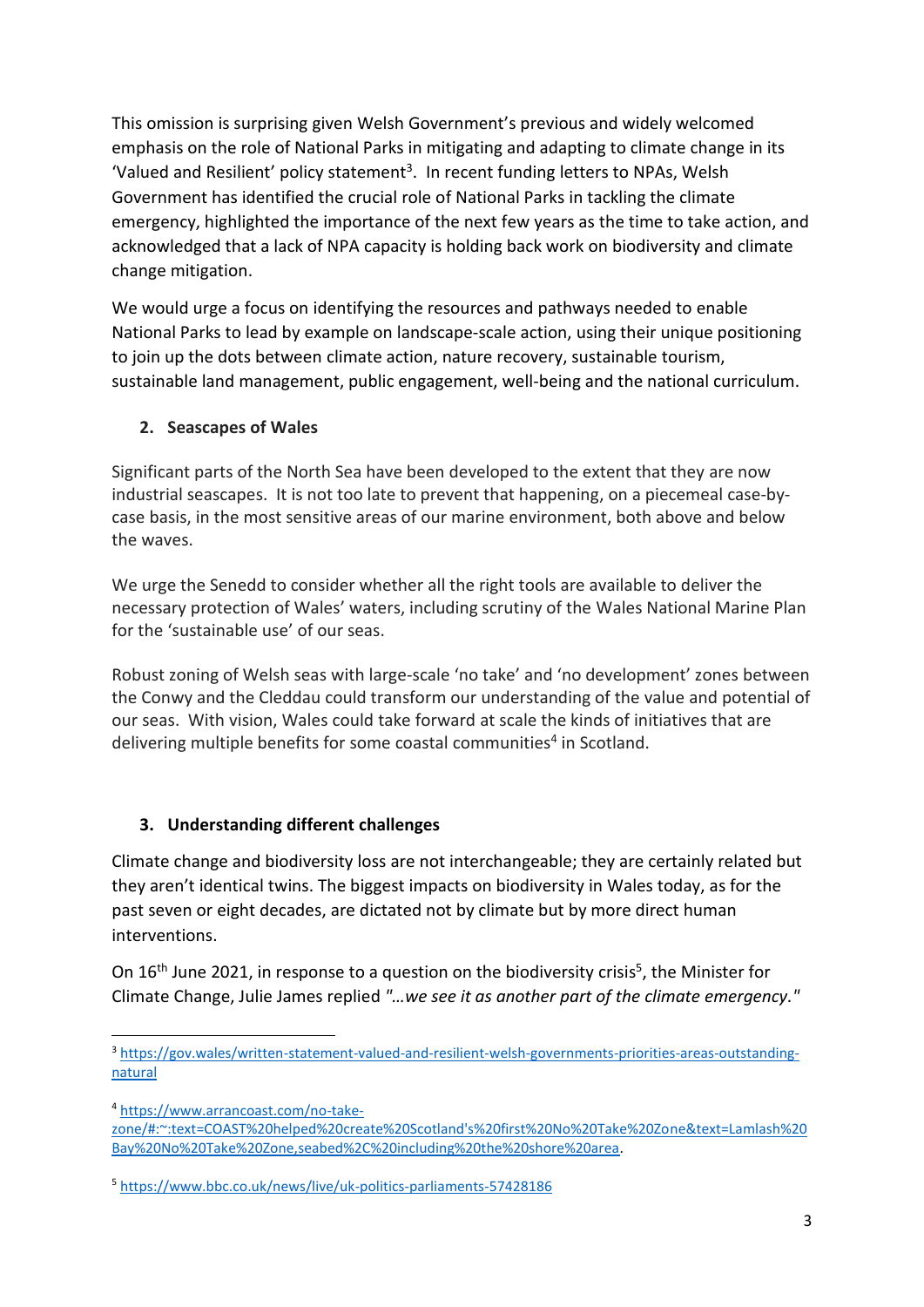A key risk here is that the best efforts of Welsh Government fail to address the biodiversity emergency effectively because of a misplaced belief that action on climate will tackle both the climate and biodiversity emergencies. Importantly, some climate actions - focused on hardware and infrastructure rather than on reducing energy/resource needs and consumption - have the capacity to significantly worsen the biodiversity emergency.

Whilst action is what we need most, words matter too. The Minister's title is an important signifier, reflecting the thinking around the role and what it delivers; we believe Wales deserves a Minister for Climate and Biodiversity Action?

# **4. Legislation to address the environmental governance gap in Wales.**

All of Wales needs to be engaged with the environmental challenges we face. All of us need to be taking action; individuals, businesses, the third sector and public bodies all need to play our part. The most effective strategy and leadership will come from a government which is in touch with those on the ground. We are a small nation, so we should be closely enough connected to work that way, if there is a basis of trust. Trust is the currency of leadership.

For more than 5 years we and our partners across Wales have been highlighting the post-Brexit environmental governance gap.<sup>6</sup> Welsh Government's action on closing this gap has been inadequate; it would be generous to describe progress to date as 'minimal'. In the Senedd debate on declaring a nature emergency on 30<sup>th</sup> June 2021, Mabon ap Gwynfor MS said:

"*The reason I'm talking specifically about Cymdeithas Eryri is to show that the actions happening at the moment to safeguard nature and biodiversity are reliant on individuals and small and large charities on a local and national level. There are thousands of other volunteers doing similar work for other organisations too, of course. But we can't rely on volunteers. They and the charities and organisations working in this area, such as Cymdeithas Eryri, want national guidance, and they want the Government to act too."*

Intense focus and rapid progress are needed on this fundamental issue, to secure the accountability which underpins all environmental protection. We ask the sixth Senedd to be rigorous in pursuing a solid legislative base, clear processes, fair and open public access to environmental justice, and robust remedial powers.

# **5. Statutory targets for nature restoration**

We support Wales Environment Link in believing that for Welsh Government to seriously address the nature crisis in Wales it will need to show leadership, support ambitious global targets to restore biodiversity and embed targets in domestic law. This will provide crucial accountability and focus attention on achieving the targets and milestones, in the same way

<sup>6</sup> <https://www.snowdonia-society.org.uk/eu-referendum/>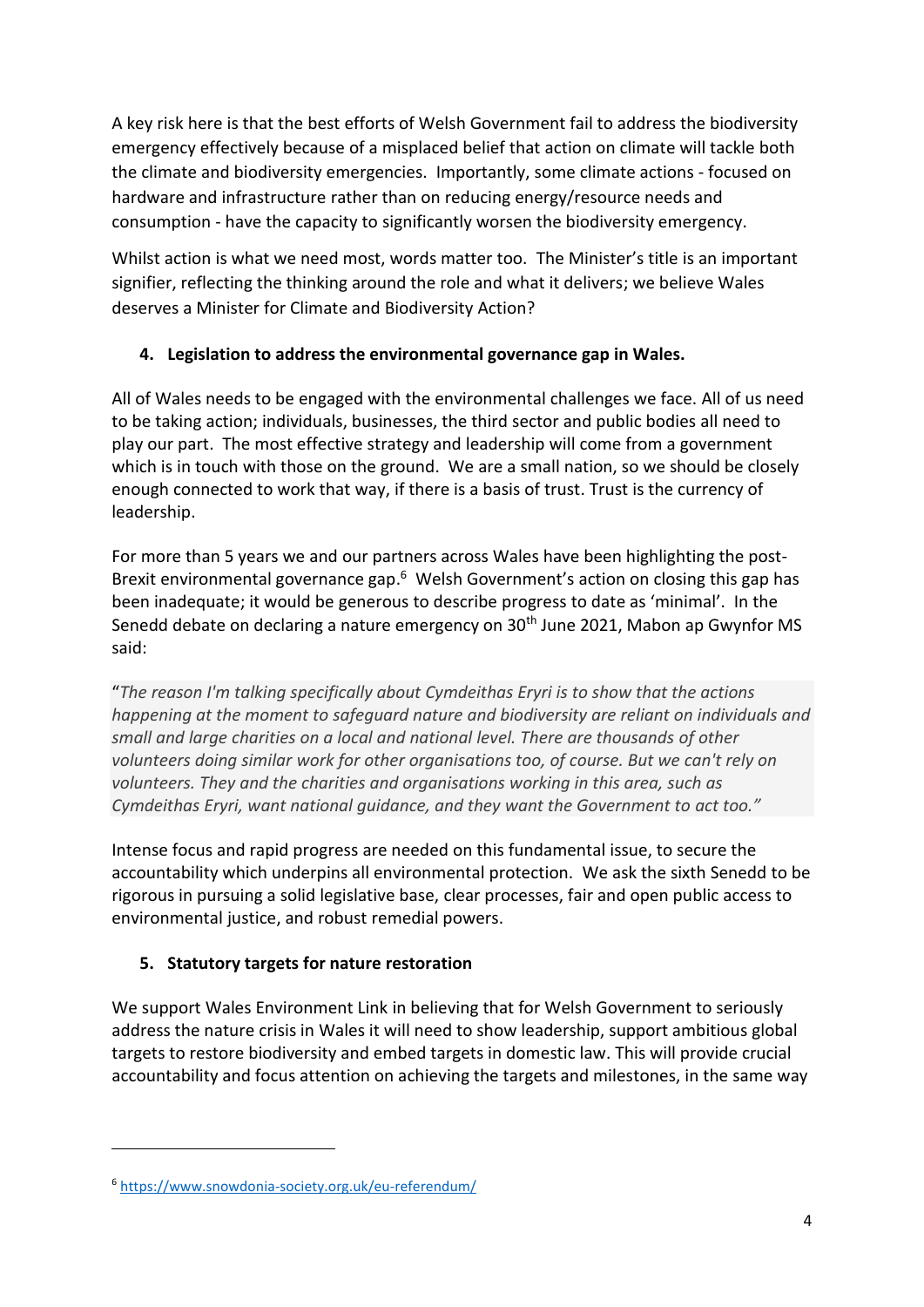we have seen happen on climate. The RSPB, WWF and WEL recently published a joint report on this<sup>7</sup>.

There are clear opportunities for alignment of this work with the existing challenge of developing meaningful biodiversity measures as part of the suite of Indicators under the Wellbeing of Future Generations Act.

## **6. Post-legislative scrutiny of Environment (Wales) Act 2016**

The Environment (Wales) Act sets out a direction of travel on the environment, identifying principles and specifying some mechanisms. Natural Resources Wales has important roles in many parts of this, so post-legislative scrutiny should address how NRW can be helped to become the organisation which Wales needs. It is an organisation full of skilled, experienced and committed people, so something must be amiss in its remit, structure or priorities to explain the gaps which are evident.

The scope for such scrutiny includes the statutory purpose of Natural Resources Wales. Is the purpose itself 'fit for purpose'? Does it provide the right foundation for the actions required to deliver key policies and strategies, for example the Nature Recovery Action Plan? 8

Are the right elements in place for NRW to provide the leadership required to urgently deliver large scale nature recovery? What capacity and resources are needed, and are the priorities for action identified and understood at all levels?

We should all be concerned when NRW cannot assess the current condition or status of half of the nation's protected nature features; persistent failures of prioritisation and resourcing seem the most realistic explanation for the issues brought to light by NRW's Baseline Assessment.<sup>9</sup>

# **7. Understanding divergence: environmental monitoring and reporting**

The legislative bases for environmental monitoring and reporting were diverging before Brexit. Brexit has accelerated some of the divergence across and between the constituent nations of the UK, whilst slowing, or perhaps confusing, change in other areas.

What are the pros and cons of the different approaches in the UK, and how will we know what is working and what isn't? How will Wales, as part of the UK, report<sup>10</sup> coherently and consistently on international commitments?

JNCC advises the UK government and devolved administrations on UK-wide and international nature conservation. It seems likely that Welsh Government, NRW and JNCC will need to work intensively to align the work of the four constituents of the UK to mutual

<sup>7</sup> [https://waleslink.org/wp-content/uploads/2021/06/Report\\_-Nature-Recovery-June-2021.pdf](https://waleslink.org/wp-content/uploads/2021/06/Report_-Nature-Recovery-June-2021.pdf)

<sup>8</sup> <https://gov.wales/nature-recovery-action-plan>

<sup>9</sup> <https://www.snowdonia-society.org.uk/data-deficient-the-fate-of-nature-in-wales/>

<sup>10</sup> <https://jncc.gov.uk/our-work/international-reporting/>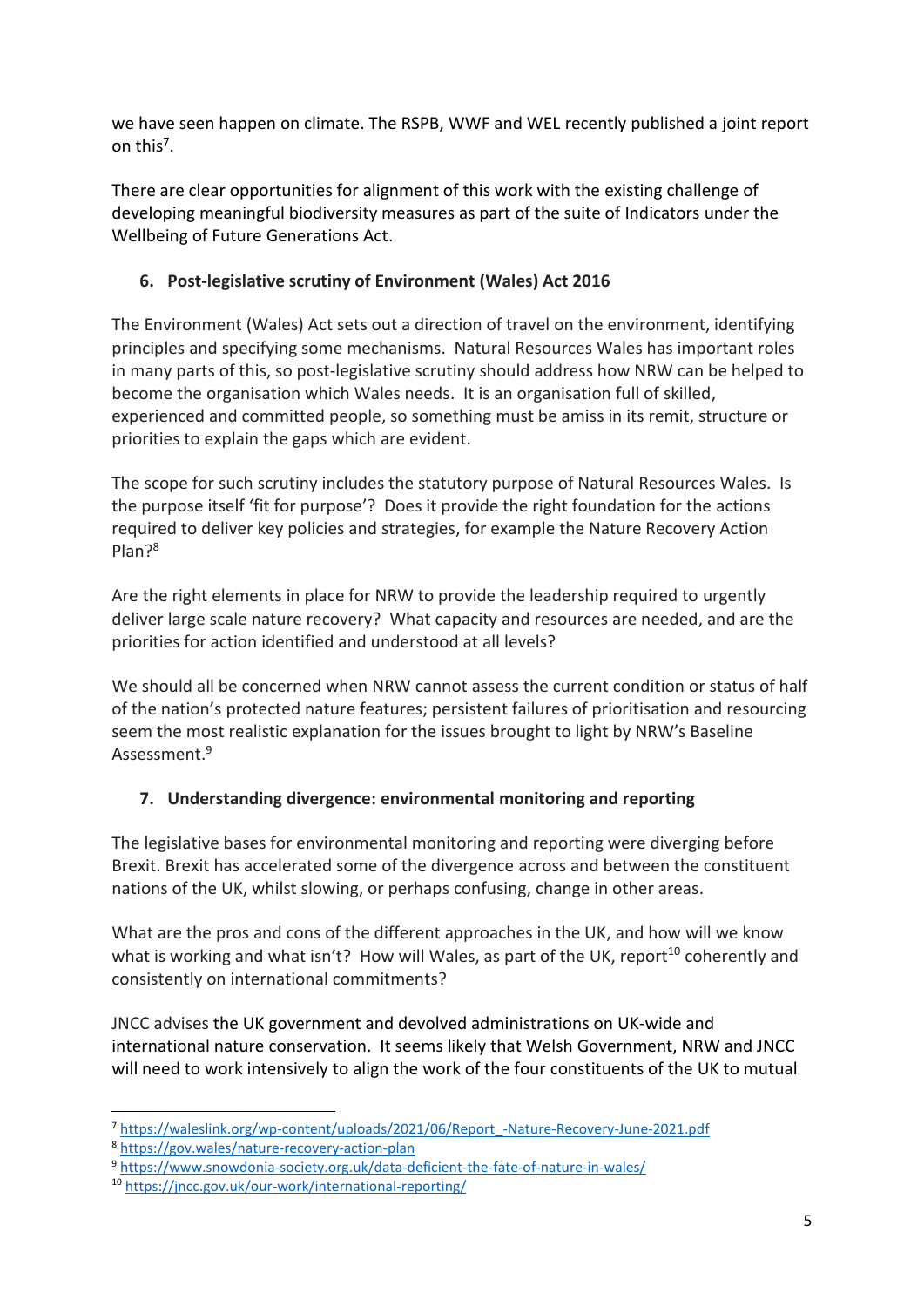benefit and meet international commitments. It is important to ask these questions now so that Wales plans effectively for current and future evidence and assessment needs within our nation and beyond.

#### **8. Training and education needs of an environment-focused nation**

We would urge the sixth Senedd to pay attention to the scope and scale of the training needs required to realise the potential for Wales to deliver on nature, climate and environment.

The scale of some of Welsh Government's ambitions are to be admired and applauded. To deliver fully on the ambition will require no less than a revolution in our collective understanding of our natural resources, their management and how the diverse sectors and individuals within them contribute to the big picture.

In previous submissions<sup>11</sup> we have highlighted how it will, for example, take great skill and dedication to devise, run, monitor and review the Sustainable Farming Scheme, an outcomesfocused land and water management scheme within a public goods framework.

People with the skills needed are going to be in very short supply. Long-established silo thinking will need to be replaced as people become more experienced and confident in working in new ways. Those people will need to be flexible enough to make the leap from administering, enforcing or following prescriptions to enabling outcomes through adaptive and collaborative management. This is a major exercise in changing ways of thinking alongside ways of working.

This represents a major challenge for schools, colleges, universities, conservation bodies, farming and land-user organisations – and of course various arms of government. We will have to work together to rethink training needs and programmes, key messages and the language used to describe what we do, how we do it and why. None of this can happen overnight. Some of it must start immediately.

#### **9. Waste and litter**

Action on waste has been a high-profile issue for Welsh Government. Recycling is perhaps the most visible element, and Welsh Government rightly proclaims the significant progress made and Wales' high standing in the international league tables.

Wales now has the opportunity to take this further, but the next steps require real courage. We believe the sixth Senedd should ask Welsh Government to come clean with the people of Wales. Welsh Government should tell us what really happens to the cans, card, paper, bottles and plastic we put out on the kerb. Where does it end up? We want to know. Only when that information is in the public domain will we be able to move beyond the recycling

<sup>11</sup> [https://www.snowdonia-society.org.uk/wp-content/uploads/2019/11/Cymdeithas-Eryri-response-](https://www.snowdonia-society.org.uk/wp-content/uploads/2019/11/Cymdeithas-Eryri-response-Sustainable-Farming-and-Our-Land-final.pdf)[Sustainable-Farming-and-Our-Land-final.pdf](https://www.snowdonia-society.org.uk/wp-content/uploads/2019/11/Cymdeithas-Eryri-response-Sustainable-Farming-and-Our-Land-final.pdf)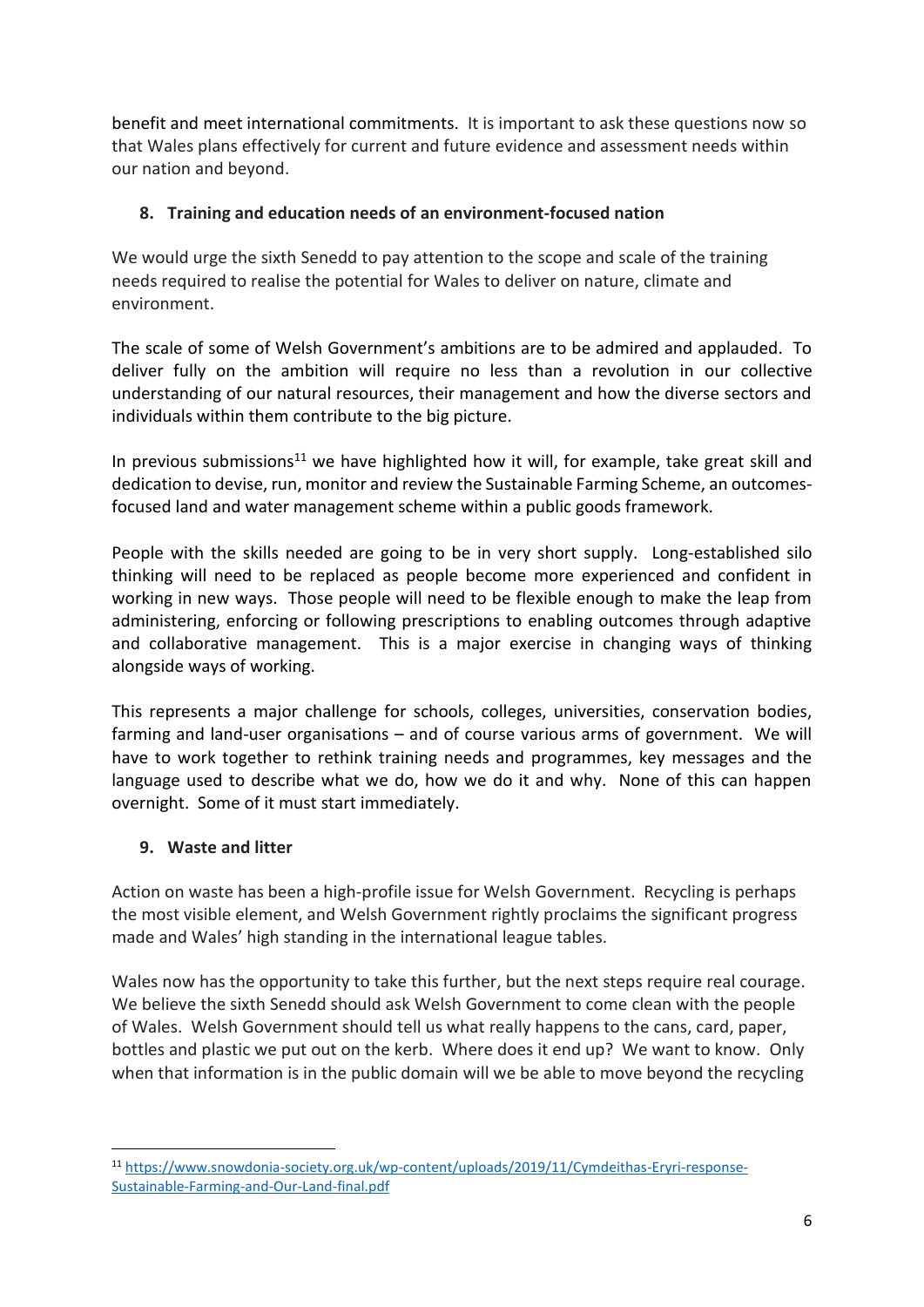league tables to recycling that actually benefits the environment, locally and globally. We need to see courage, honesty and leadership.

## **10. Working Together – a National Nature Service**

Effective management of natural resources should lead to protection of the environment. This is difficult work and there are no easy answers. It is also a collective effort. There has been cause for optimism amongst the usual bad news.

The First Minister's decision on the M4 was a milestone, a moment when the environmental movement was stopped in its tracks by a decision rooted in a vision of the future that made sense to us.

The Senedd debate on the  $30<sup>th</sup>$  June this year, with the declaration of a nature emergency and commitments on statutory targets for nature recovery and closing the environmental governance gap was a special day. We saw informed and impassioned debate on a new level, combined with clarity on the next steps.

Outside Cardiff, consequences of the pandemic have seen organisations working in new ways, taking partnerships to new levels, thinking and discussing more openly than ever before, having the courage to co-operate. Here in Snowdonia we've been proud to play a key role in CaruEryri/Care for Snowdonia, a ground-breaking partnership pooling resources and ways of working between the National Park Authority, ourselves, the National Trust and the Outdoor Partnership. Together we have delivered a programme that has recruited and trained volunteers on an unprecedented scale, and delivered help to local communities and visitors alike, whilst protecting the most pressured and popular places.

The elements of volunteering, training, work placements and paid work for young people, combined with the challenges of the climate and biodiversity emergencies, have raised the concept of a National Nature Service up the agenda. This could be a chance for Wales to lead on practical solutions to complex problems across traditional sectoral boundaries.

We urge the Senedd to dedicate time to investigating how a National Nature Service for Wales might be designed, tested and supported, and what role Welsh Government might play.

## 11. **Matching actions to words**

'The end of the road for Welsh Government?' is the title of a piece in the forthcoming Snowdonia Society magazine. A piece written in praise of Welsh Government's courage in announcing a moratorium on new roads $^{12}$ , announced by the Deputy Minister for Climate Change. This is welcomed as a chance to reset thinking on the cost-benefit analysis of new roads in the light of the climate and biodiversity emergencies. A courageous step, widely appreciated across the environment sector.

<sup>12</sup> <https://gov.wales/freeze-new-roads-projects-be-announced>